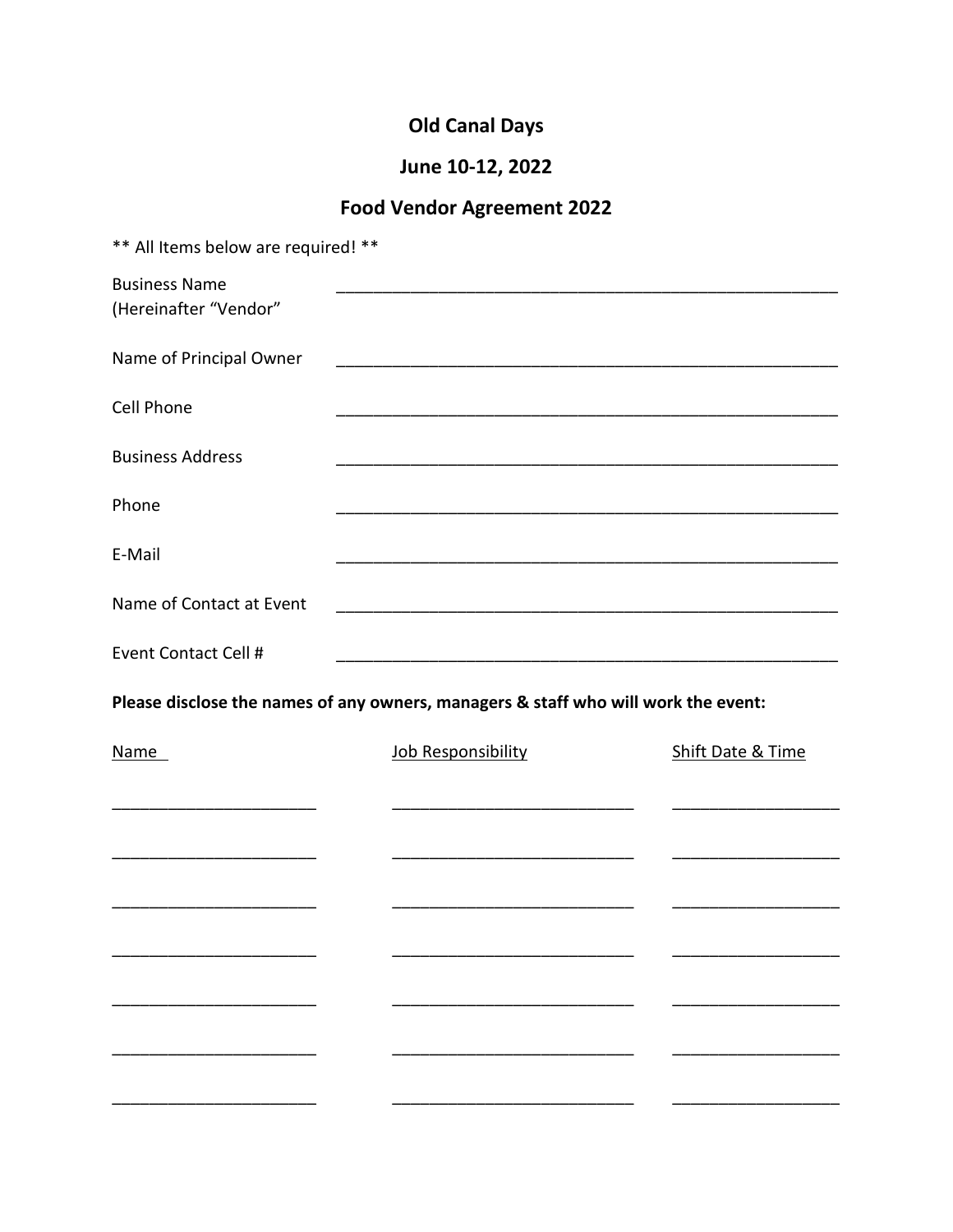### **Old Canal Days Food Vendor Agreement 2022**

#### **Preamble**

- A. Old Canal Days is a community event organized and coordinated by the Lockport Chamber of Commerce for the benefit of the community it serves. It is the goal of the Lockport Chamber of Commerce that the community is provided the broadest possible choice of food products with the smallest degree of duplication, however, we cannot guarantee menu exclusivity to any vendor.
- B. The Lockport Chamber of Commerce and the Vendor wish to provide food for the community at Old Canal Days and agree that the food products to be distributed to the public at Old Canal Days should be of the highest quality possible and offered at fair prices.
- C. The Lockport Chamber of Commerce and vendor desire to assure the community that they have adequate insurance coverage in the event that an injury or accident arises in connection with the 2022 Old Canal Days.

**NOW, THEREFORE**, in consideration of the mutual promises contained herein, sufficiency of which is acknowledged, the parties agree as follows:

1. **Vendor Space:** The Lockport Chamber of Commerce agrees to provide Vendor with a space (10X30 or 10X26) at Old Canal Days. Final locations will be assigned at the Food Vendor meeting on Monday, May 23, 2022

1.1 Vendor will sell only the food items listed in Exhibit A, attached hereto, at Old Canal Days

1.2 Vendor agrees the Lockport Chamber of Commerce shall have sole authority and discretion in the assignment of the spaces at Old Canal Days.

1.3 Booth trucks, tents, signs tables, cooking equipment or other related items to the Vendor operation must not project past the provided 10X30 or 10X60 area.

1.4 Spaces include 10'W x 30'D. Double-space 10'W x 60'D. Fresh water nearby

2. **Will County Health Department:** Vendor agrees to obtain, at its own expense, all necessary health, food or other permits and / or licenses, including a temporary food permit from the Will County Health Department.

2.1 Vendor agrees to fully comply with all requirements of the Will County Health Department and adhere to all sanitation and food safety codes and regulations throughout the event.

2.2 Vendor must not pour anything down storm sewers, portable toilets or on grounds.

2.3 Permits are issued at the discretion of the Will County Health Department.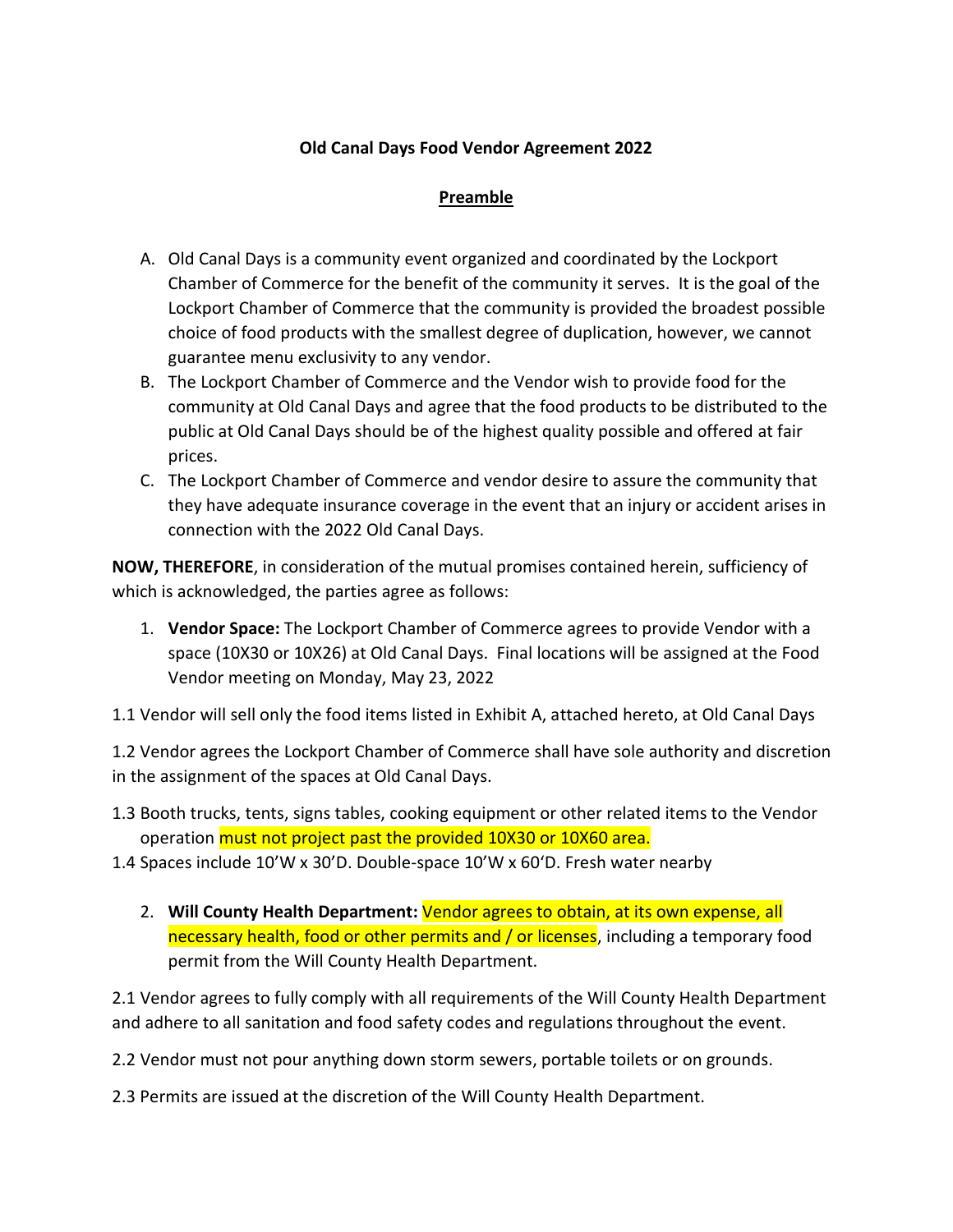2.4 Vendor must obtain health and sanitation rules, regulations and pay fee from the Will County Health Department[. https://willcountyhealth.org/environmental-health-forms/](https://willcountyhealth.org/environmental-health-forms/) . Will County Health Department Office, 501 Ella Ave., Joliet, IL 60433.

3. **Electrical:** The Lockport Chamber of Commerce will supply electrical service for 120 volt to the space provided to the Vendor.

3.1 Vendor shall list all of its electrical requirements in Exhibit C, attached hereto. 3.2 Should the vendor require additional electrical needs not originally listed in Exhibit C, Vendor must notify the Lockport Chamber of Commerce in writing prior to June 9, 2022. 3.3 Vendor is responsible for providing extension cords and power strips. All cords must be a minimum of 12 gauge 120V specified for outdoor use. All power strips must be UL listed with a surge protector. Cords will be inspected after set-up prior to Old Canal Days opening as well as periodically during the event to insure all specifications are being met. Vendor(s) not meeting these specs will be required to remove and replace the cords / strips immediately.

4. **Vendor Menu:** A completed menu Exhibit A must accompany signed contract. Vendor agrees to sell only those item(s) as shown on Exhibit A and approved by the Lockport Chamber of Commerce in advance of Old Canal Days. Any changes to Exhibit A must be requested in writing to the Lockport Chamber of Commerce.

4.1 Menu item is considered any novelty item to your establishment. Included but not limited to the following: pizza, sandwiches, lemonade shake-ups, funnel cakes, etc. Canned or bottled soda or water is not considered a food item. If there are questions regarding what is considered a menu item please put a request in writing to the Lockport Chamber of Commerce.

- 5. **Payment:** vendor agrees to pay the Lockport Chamber of Commerce for each space (single of double occupancy)
- 6. **Hours of Operation:** Vendor agrees to comply with the festival schedules for the operation if its food booth.

6.1 Vendor agrees to have a representative at the site for inspection by the Will County Health Department on Friday morning, June 10, 2022.

## 7. **Miscellaneous:** Vendor also agrees to:

7.1 Provide its own banners or posters identifying its operation. All banners or posters must be inside the vendors area. Signage cannot exceed beyond vendor allotted space.

7.2 Clean and secure the vendors space each night.

7.3 Comply with all rules or regulations for Food Vendors at Old Canal days established by the Lockport Chamber of Commerce and the Will County Health Department and the City of Lockport.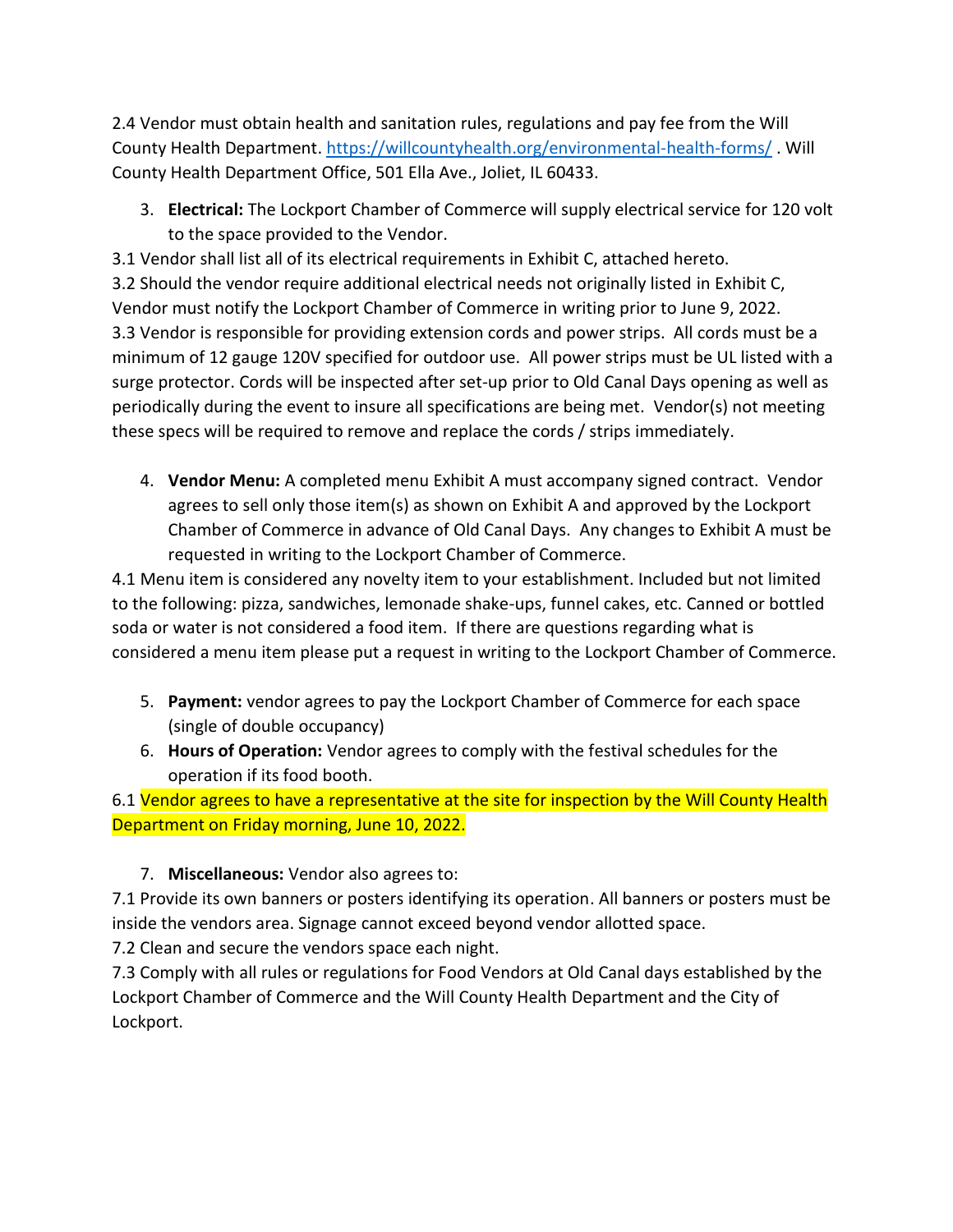8. **Insurance:** Vendor agrees to provide the Lockport Chamber of Commerce a current certificate of insurance, which shall be effective for the dates of the 2022 Old Canal Days.

8.1 The certificate will provide for coverage, which shall include but not be limited to general liability coverage in the minimum amount of \$1,000,000 (one million dollars) per occurrence, listing the Lockport Chamber of Commerce 222 E. 9<sup>th</sup> Street, Lockport, IL 60441 as additional insured.

8.2 The certificate will provide a waiver of subrogation and 30 days of cancellation notification. The Lockport Chamber of Commerce shall be included on said certification as additional insured.

9. **Liability:** Vendor agrees to pay for any damages done by it or its agents and employees to any personal or real property (e.g. electrical equipment) provided by or through the Lockport Chamber of Commerce to the Vendor at Old Canal Days.

\_\_\_\_\_\_\_\_\_\_\_\_\_\_\_\_\_\_\_\_\_\_\_\_\_\_\_\_\_\_\_\_\_\_\_ \_\_\_\_\_\_\_\_\_\_\_\_\_\_\_\_\_\_\_\_\_\_\_\_\_\_\_\_\_\_

**IN WITNESS WHEREOF,** the parties have caused the signatures to be affixed hereto.

By Vendor **By Lockport Chamber of Commerce** 

Signature Signature Signature Signature Signature Signature

\_\_\_\_\_\_\_\_\_\_\_\_\_\_\_\_\_\_\_\_\_\_\_\_\_\_\_\_\_\_\_\_\_\_\_ \_\_\_\_\_\_\_\_\_\_\_\_\_\_\_\_\_\_\_\_\_\_\_\_\_\_\_\_\_\_

Printed Name **Printed Name Printed Name** 

Vendor Authorized Representative Agent of the Lockport Chamber of Commerce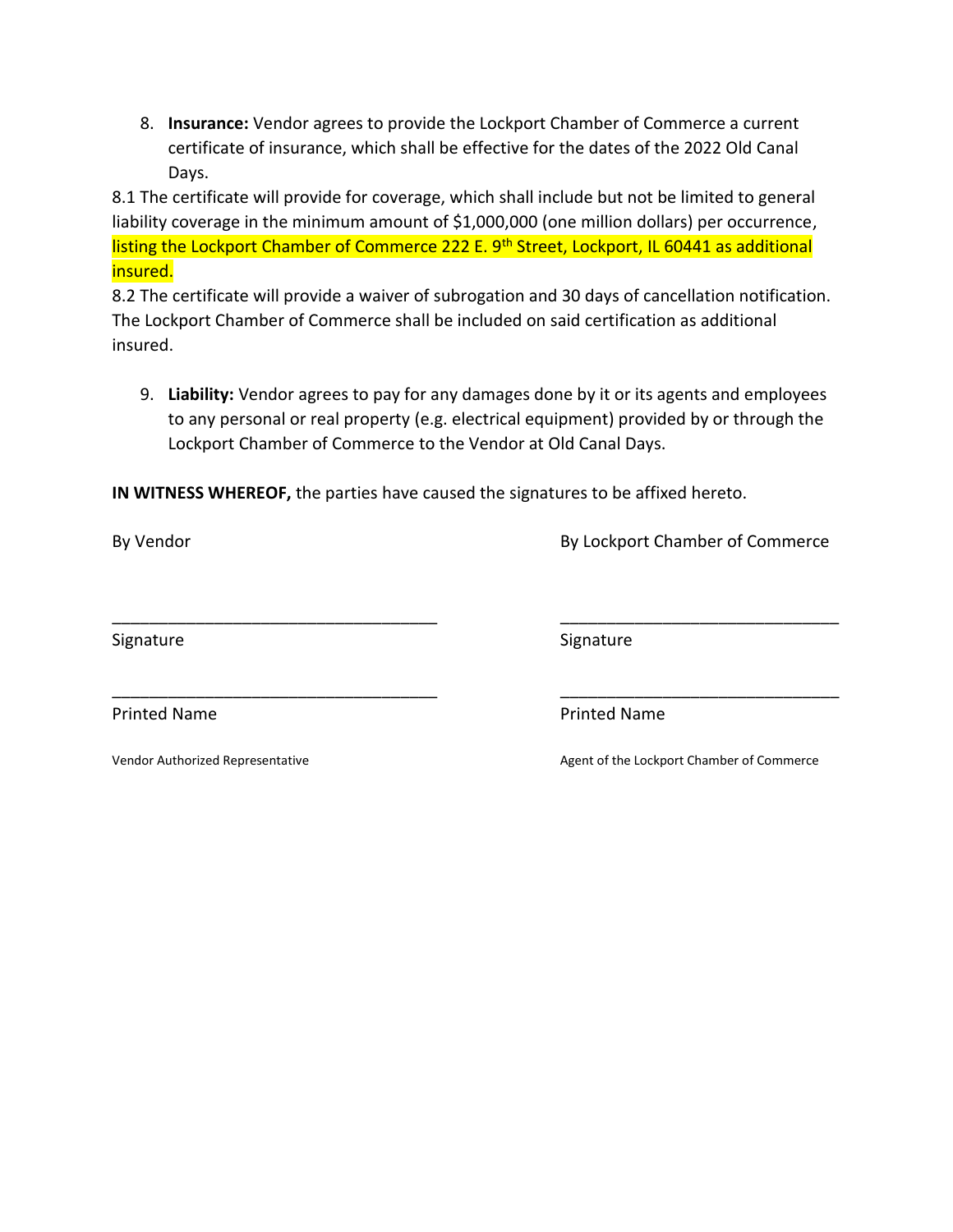This agreement is not effective unless and until it is signed by a representative of the Lockport Chamber of Commerce. You will receive a copy of this agreement signed by a representative of the Lockport Chamber of Commerce vis US Mail. Please retain all pages of this agreement.

#### **Old Canal Days Vendor Agreement 2022**

## Exhibit A List of Food Items to be sold Please list all items in preferential order. **NO ALCOHOLIC BEVERAGE SALES WILL BE ALLOWED**

| <b>Menu ITEM</b> | <b>Cooking Method</b> | <b>Charging Price</b> |
|------------------|-----------------------|-----------------------|
|                  |                       |                       |
|                  |                       |                       |
|                  |                       |                       |
|                  |                       |                       |
|                  |                       |                       |
|                  |                       |                       |
|                  |                       |                       |
|                  |                       |                       |
|                  |                       |                       |
|                  |                       |                       |
|                  |                       |                       |
|                  |                       |                       |
|                  |                       |                       |
|                  |                       |                       |
|                  |                       |                       |

Vendor Name: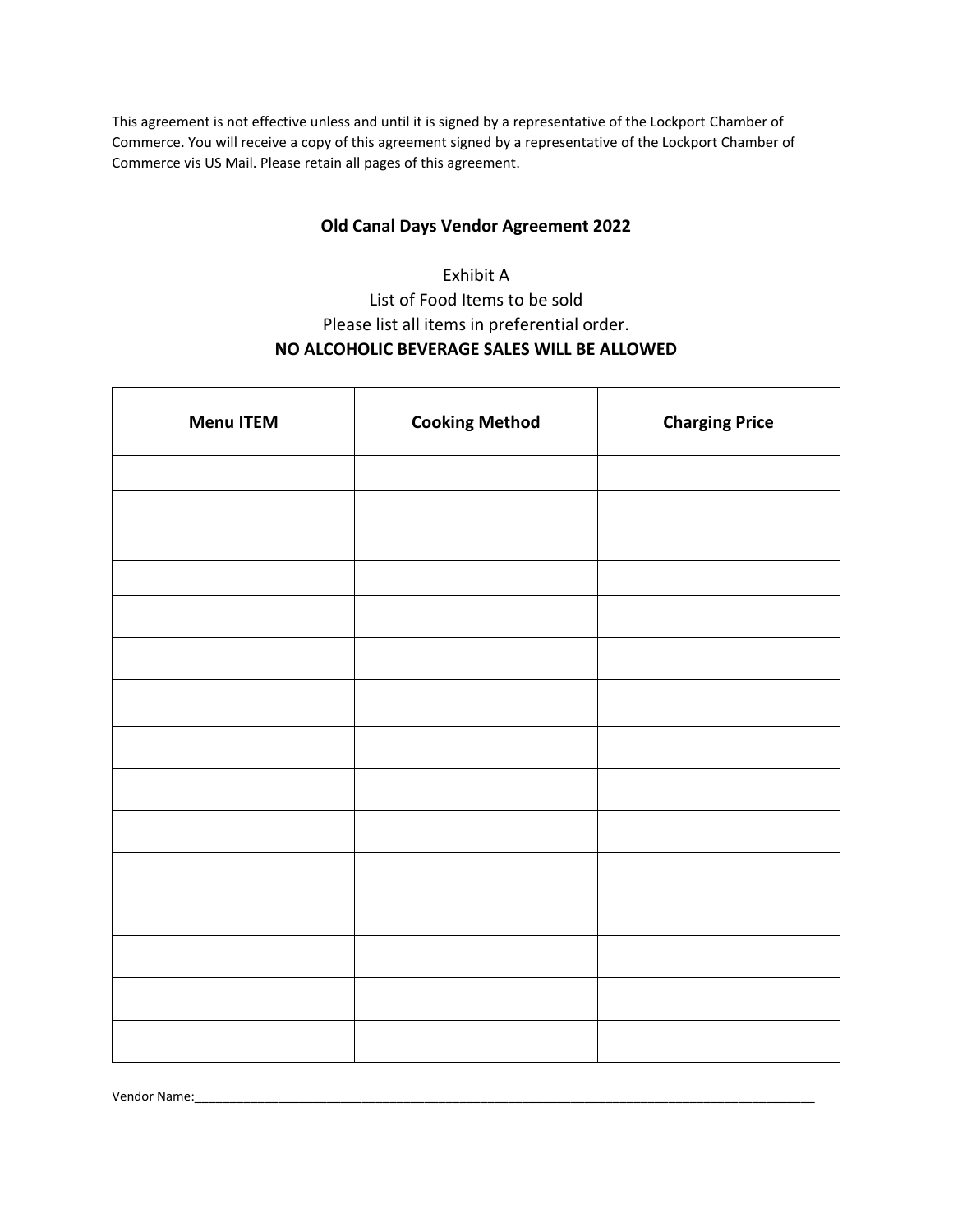### **Old Canal Days Vendor Agreement 2022**

### Exhibit B **NOTE: BALANCE DUE MUST BE PAID IN FULL BY MAY 2, 2022**

| <b>Rental Space</b>   | Quantity | Cost                            | <b>Total</b> |
|-----------------------|----------|---------------------------------|--------------|
| (1) 10' x 30' Space   |          | X \$500                         |              |
| $(1)$ 10' x 60" Space |          | X \$700                         |              |
|                       |          |                                 |              |
|                       |          | Total: $\vert \mathsf{S} \vert$ |              |

Vendor Name:\_\_\_\_\_\_\_\_\_\_\_\_\_\_\_\_\_\_\_\_\_\_\_\_\_\_\_\_\_\_\_\_\_\_\_\_\_\_\_\_\_\_\_\_\_\_\_\_\_\_\_\_\_\_\_\_\_\_\_\_\_\_\_\_\_\_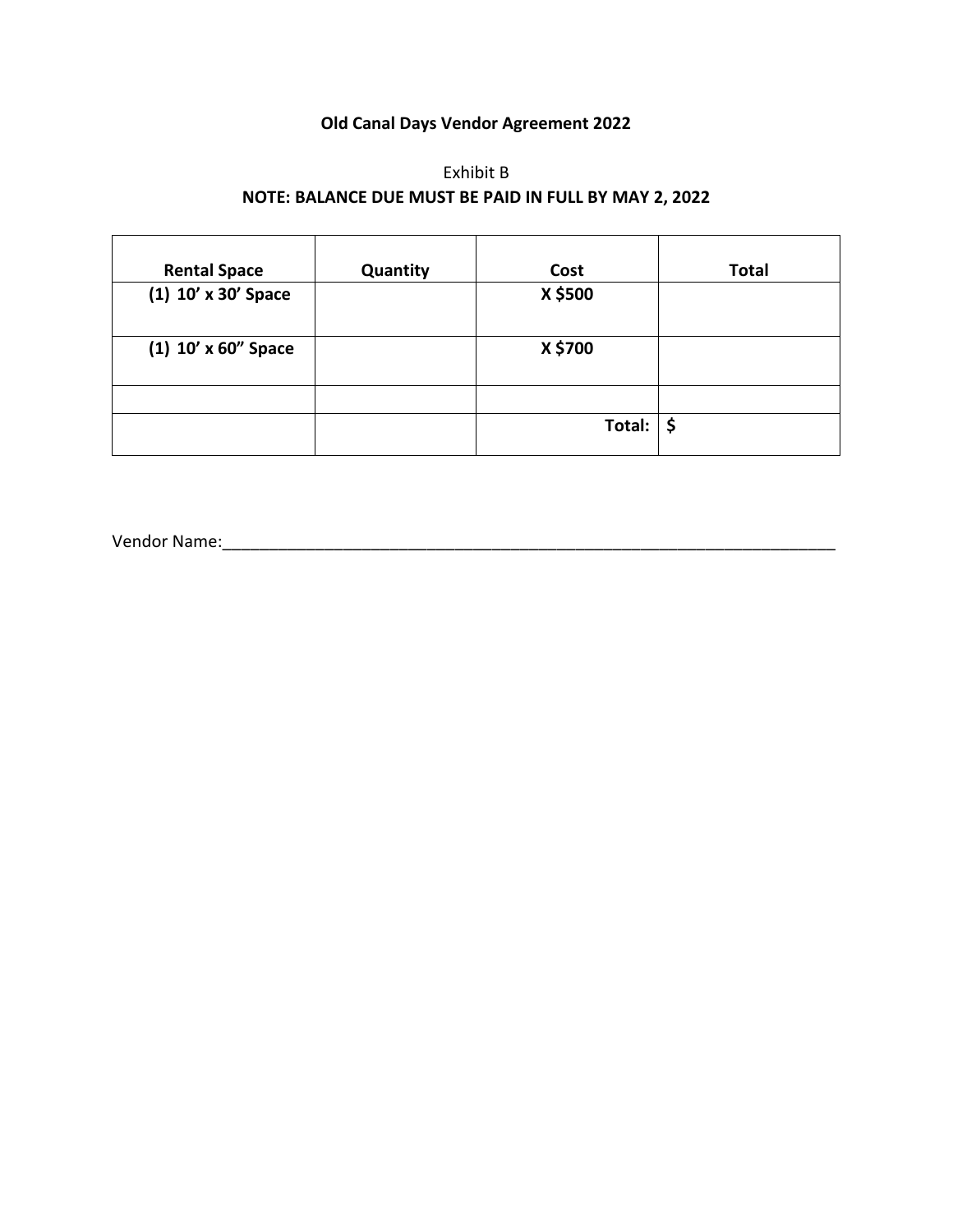## **Old Canal Days Food Vendor Agreement 2022**

### **Exhibit C**

**(**Electrical Requirements)

| <b>Name of Equipment</b> | <b>Voltage Requirement</b> | <b>Amperage Requirement</b> |
|--------------------------|----------------------------|-----------------------------|
|                          |                            |                             |
|                          |                            |                             |
|                          |                            |                             |
|                          |                            |                             |
|                          |                            |                             |
|                          |                            |                             |
|                          |                            |                             |
|                          |                            |                             |
|                          |                            |                             |
| <b>Total Amps</b>        |                            |                             |
|                          |                            |                             |
|                          |                            |                             |
|                          |                            |                             |

Vendor Name \_\_\_\_\_\_\_\_\_\_\_\_\_\_\_\_\_\_\_\_\_\_\_\_\_\_\_\_\_\_\_\_\_\_\_\_\_\_\_\_\_\_\_\_\_\_\_\_\_\_\_\_\_\_\_\_\_\_\_\_\_\_\_\_\_\_